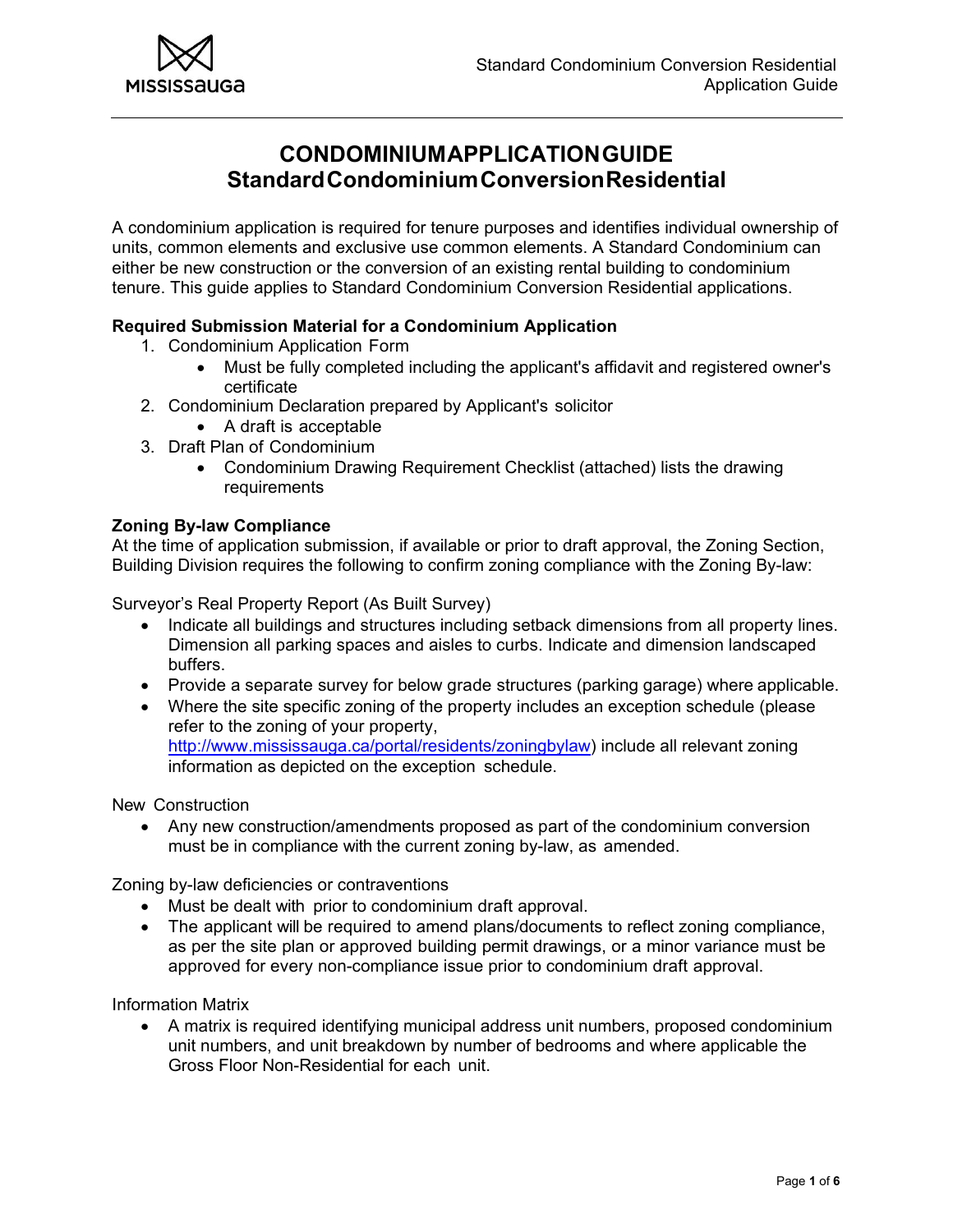**MISSIS** auga

Building Permit application

- Any existing building permit applications which have been applied for, but not approved for a Building Permit must be issued prior to condominium draft approval.
- If the applicant does not intend to proceed with an ongoing/open application, it must be cancelled.
- Cancellation requests will not be accepted in instances where work has commenced.
- Written requests to cancel a permit/certificate must be made to the Supervisor, Permit Administration. For further information please contact 311 or 905 -615-4311 outside city limits.

# **City Planning Strategies**

- Conversion of residential rental to condominium tenure will require a Section 99.1 permit as required by the Rental Housing Protection By-law
- http://www.mississauga.ca/portal/residents/rental-housing-protection
- Conditions imposed on a Section 99.1 permits include (as per #21 of the Rental Housing Protection By-law):
	- (1) Requirements to replace the **Rental Units** proposed for **Demolition**, or retention of proposed converted units as **Rental Units**, at similar rents and for a defined term;
	- (2) Requirements that the owner of the **Residential Rental Property** notify any tenants who reside in **Rental Units** affected by the approval of the relevant provisions in the **Residential Tenancies Act, 2006**;
	- (3) Requirements that the owner of the **Residential Rental Property** provide information from time to time sufficient to verify that the terms of an agreement are being met;
	- (4) Requirements securing tenants' right to return to the replaced or retained rental units at similar rents, and associated notification requirements;
	- (5) Provisions concerning the applicant's entitlement to claim or act under any of the following until the conditions imposed have been satisfied or secu red, to the satisfaction of the **Commissioner**:
		- (a) A permit under subsection 8(1) or section 10 of the **Building Code Act, 1992** for construction, **Demolition** or **Conversion** of a building.
		- (b) A consent or permit to alter part of a property or to demolish or remove a building or structure under section 34, 34.5 or 42 of the **Heritage Act**.
		- (c) Approval or registration of a description for a proposed condominium under section 51 of the **Planning Act**, or an exemption from approval for a condominium, under section 9 the **Condominium Act, 1998**.
		- (d) A consent under section 53 of the **Planning Act**, except for provisional consent that is conditional on receiving a **Section 99.1 Permit** under this By-law.
	- (6) Any other requirements or provisions reasonably related to minimizing the impact of the **Demolition** or **Conversion** on the City's rental housing supply.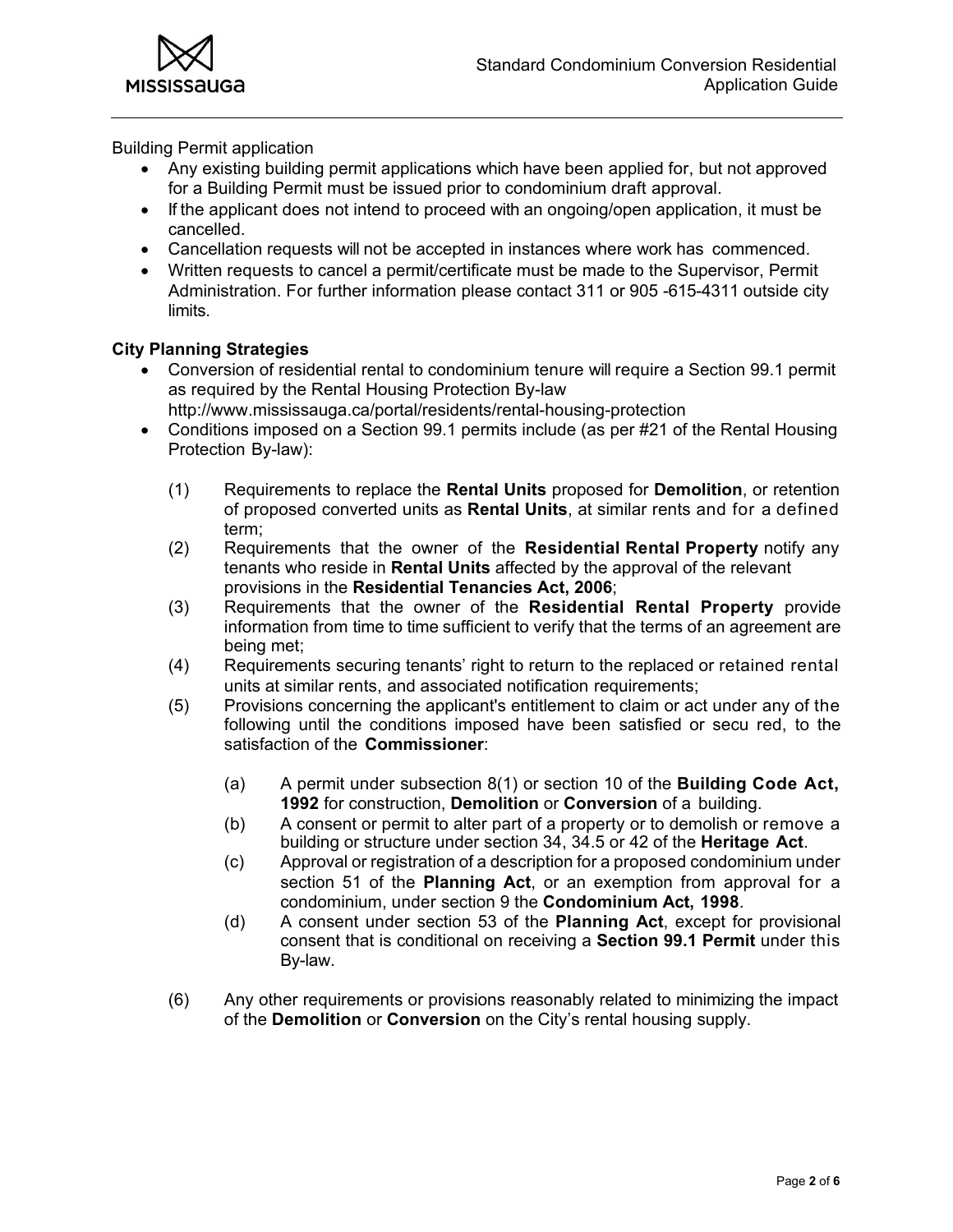

#### Acknowledgement

An applicant for a **Section 99.1 Permit** shall provide proof of notice of the application to the tenants of the **Residential Rental Property** to the satisfaction of the **Commissioner** within 14 days after the **Commissioner** has advised that the application is complete or within such other time period as determined by the **Commissioner:** 

 indicating that all tenants have been notified that the owner proposes to convert the existing rental residential development to condominium tenure and that the tenants have been made aware of their rights under the *Residential Tenancies Act, 2006* 

### **Transportation and Works Department**

Detailed comments and conditions will not be provided by the Transportation and Works Department until it is in receipt of, and has reviewed, a physical evaluation report with the information as set out below.

## **Applicants are to contact the Transportation and Works Department at TWDEVENG@mississauga.ca prior to commencing any remedial works.**

Internal Pavement Structure, Curb, Sidewalk, Walkways and Retaining Walls Condition Assessment

- Internal roads and parking areas for the proposed condominium conversion site shall be rendered in compliance with design standards identified in Section 6 of the Transportation and Works Development Requirements Manual.
- The applicant's geotechnical consultant will be required to provide an evaluation of the existing asphalt pavement condition and structure.
- The evaluation report is to include a condition assessment of the existing pavement structure (supported by testing in addition to visual assessment) and based on results, to recommend any remedial works required to achieve the City's minimum design standards for internal roads and parking areas.
- The report is also to include an evaluation of the existing curbs, sidewalks and walkways and recommend any proposed remediation. All concrete curbing, sidewalks and walkways, which are cracked, displaced, or broken, will require replacement.
- Standard curbs will be required on both sides of the access road and parking areas.
- Upon completion of any remedial works, the geotechnical consultant will be required to submit a pavement construction certificate confirming that the as-constructed pavement structure meets or exceeds the approved design standards, as noted above.

Site Grading and Drainage

- All landscaped areas will be reviewed to ensure that positive drainage and vegetative cover is provided.
- The applicant's engineering consultant will be required to provide an existing/proposed Site Grading Plan with the condominium application. This plan is to be signed and stamped by the responsible professional, and reflect the recommendations of the evaluation report, including a delineation of the areas where curbs, walkways and sidewalks are to be replaced; retaining walls that are to be replaced; and the areas where full or partial reconstruction of pavement is required. The proposed pavement structure is also to be shown on the drawing.
- Upon completion of any required site remediation works, the consulting engineer will be required to submit a Final Grading Certificate certifying that the site grading (including paved parking areas) conforms to the approved lot grading plan, and that proper drainage has been achieved in all areas.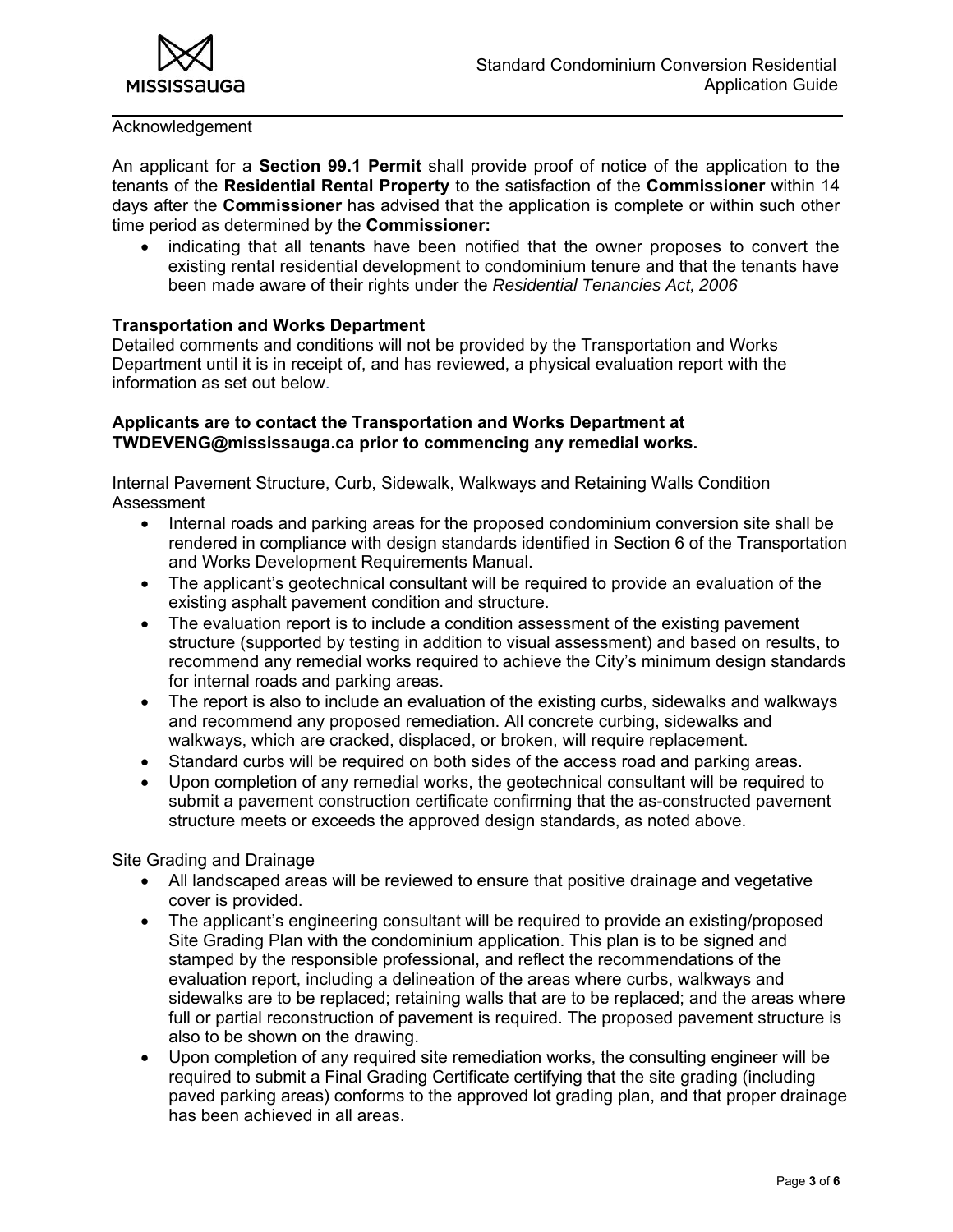

 The Final Grading Certificate shall include confirmation of the structural adequacy of any retaining walls and/or fencing works associated with the site. In some cases, a separate retaining wall structural certification may be required.

Existing and Proposed Easements

- The applicant shall provide copies of the necessary legal documentation (Registered Instruments and Reference Plans) describing any and all servicing, access, and utility easements required for proper servicing of the lands intended for condominium conversion.
- Any existing/proposed easement is to be shown on the Grading/Servicing Plan and labelled with the associated parts, reference plan number(s) and instrument number(s).
- The application review process will include a requirement that the applicant's engineer, surveyor, and solicitor certify that the necessary and appropriate easements; rights-ofway; agreements for the use and maintenance of all internal services; utilities; and access ways, which may be capable of separate ownership; have been prepared, executed, delivered, and where appropriate, registered on title.

Environmental Site Screening Questionnaire and Declaration (ESSQD)

 Prior to the provision of detailed comments and conditions for condominium registration, the property owner will be required to provide an ESSQD, fully completed and sworn before a commissioner for the taking of affidavits.

# **Fire & Emergency Services, Fire Prevention Division**

Contact Fire & Emergency Services Fire Prevention Division at 905-896-5908 to schedule a full Ontario Fire Code inspection of the building. Prior to registration of the condominium, confirmation is required that a final inspection to all applicable Codes, By-laws and standards has been conducted and that all noted deficiencies have been rectified.

### **Fees**

City of Mississauga

- Refer to Planning Act Processing Fee By-law for up to date fees.
- Legal Services Fee shall be payable in accordance with the City's General Fees and Charges By-law. The applicant will be made aware of the applicable fee following Legal Services review of the file.
- A full Ontario Fire Code inspection of the building will be required and the associated fees will be established based on the Fees and Charges Bylaw applicable at the time of inspection.

Region of Peel

• Separate cheque made payable to the Region of Peel in the amount of \$3,000

Other Fees

• If the property is located within a conservation authority (Credit Valley, Halton Region or Toronto Region) screening area the application will be circulated to the applicable conservation authority. The applicable conservation authority will advise of the fee amount payable once the application has been received by the authority.

## **Footnote**

 $(1)$  A draft plan of condominium is used here as a general term to refer to and incorporate all documents included within a 'description' as referred to in Section 8 of the *Condominium Act* and the relevant regulations regarding 'description'.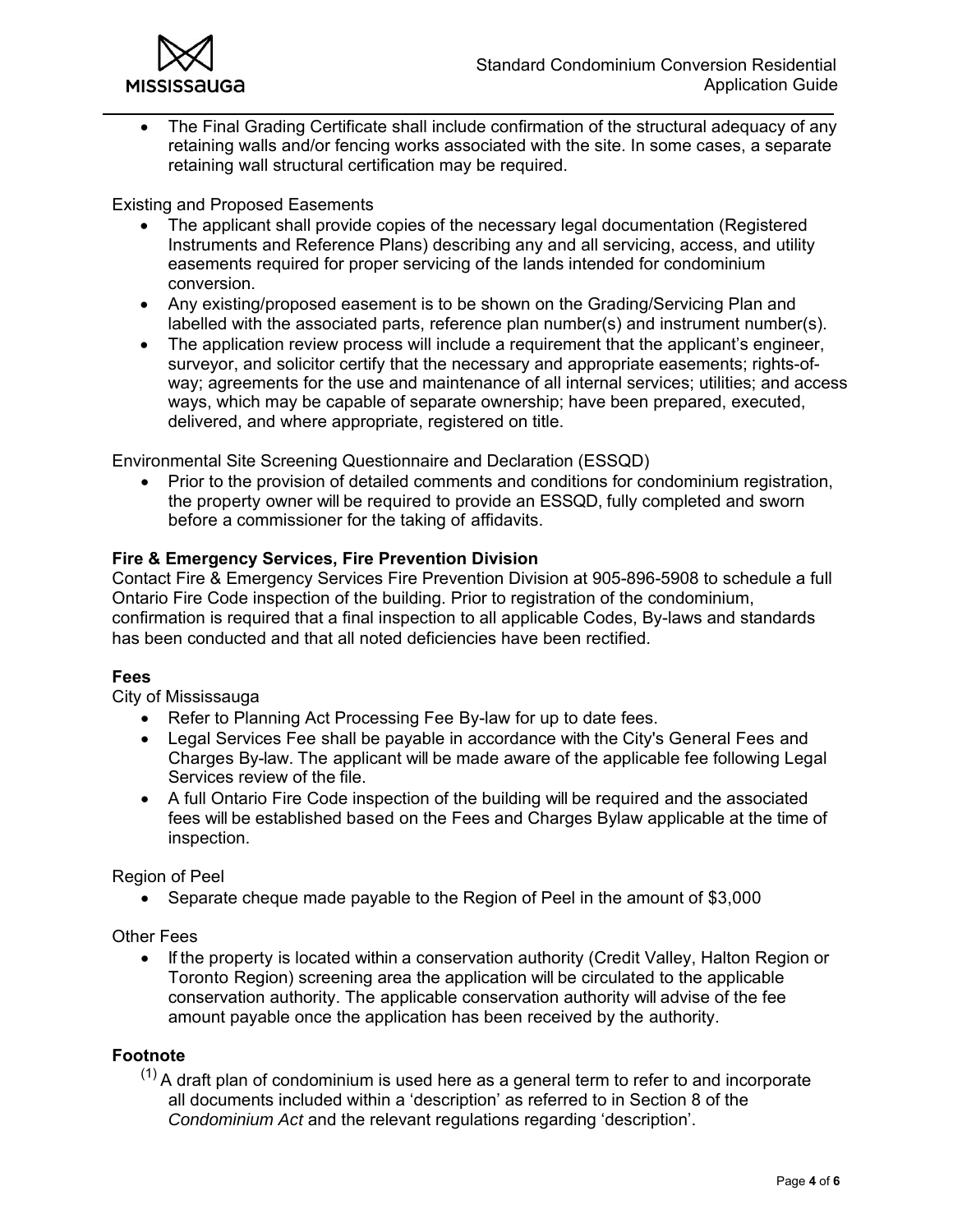

### Standard Condominium Conversion Residential Application Guide